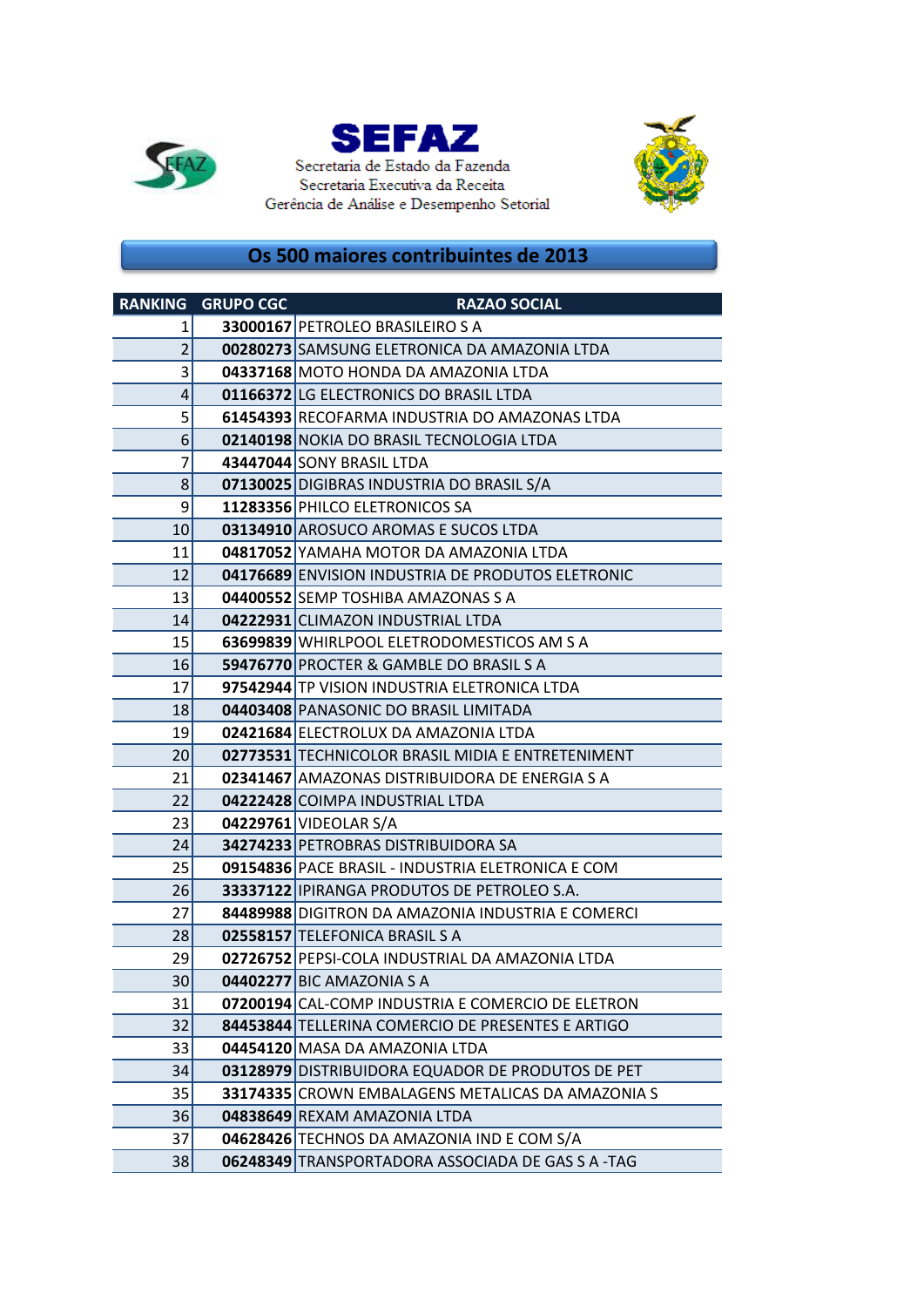| 39 | 84107697 PROCOMP AMAZONIA INDUSTRIA ELETRONICA LT |
|----|---------------------------------------------------|
| 40 | 05553531 PIONEER DO BRASIL LTDA                   |
| 41 | 14919768 AMZ MIDIA INDUSTRIAL S.A.                |
| 42 | 10951654 VOITH HYDRO DA AMAZONIA LTDA             |
| 43 | 07305913 SONY DADC BRASIL INDUSTRIA COM E DISTRIB |
| 44 | 03071894 VALFILM AMAZONIA INDUSTRIA E COMERCIO LT |
| 45 | 34590315 BRASIL NORTE BEBIDAS LTDA                |
| 46 | 50595271 BIOTRONIK COMERCIAL MEDICA LTDA          |
| 47 | 67562884 SONOPRESS RIMO INDUSTRIA E COMERCIO FONO |
| 48 | 14499581 KMA FABRICACAO E COMERCIO DE APARELHOS D |
| 49 | 08322908 DAFRA DA AMAZONIA INDUSTRIA E COMERCIO D |
| 50 | 05254957 BRASIL KIRIN LOGISTICA E DISTRIBUICAO LT |
| 51 | 02273580 HARLEY DAVIDSON DO BRASIL LTDA           |
| 52 | 09039988 SAGEMCOM BRASIL COMUNICACOES LTDA        |
| 53 | 04301024 CALOI NORTE SA                           |
| 54 | 04206050 TIM CELULAR S A                          |
| 55 | 84496066 PST ELETRONICA LTDA                      |
| 56 | 33122466 CERAS JOHNSON LTDA                       |
| 57 | 33000118 TELEMAR NORTE LESTE S A                  |
| 58 | 54612650 ESSILOR DA AMAZONIA INDUSTRIA E COMERCIO |
| 59 | 84127208 AMCOR EMBALAGENS DA AMAZONIA S A         |
| 60 | 10785567 NCR BRASIL - INDUSTRIA DE EQUIPAMENTOS P |
| 61 | 34516088 SECULUS DA AMAZONIA INDUSTRIA E COMERCIO |
| 62 | 33530486 EMPRESA BRASILEIRA DE TELECOMUNICACOES S |
| 63 | 34019992 MINERACAO TABOCA SA                      |
| 64 | 04265872   ITAUTINGA AGRO INDUSTRIAL S/A          |
| 65 | 61086336 PHILIPS DO BRASIL LTDA                   |
| 66 | 14200166 ELGIN INDUSTRIAL DA AMAZONIA LTDA        |
| 67 | 05477207 AMAZON ACO INDUSTRIA E COMERCIO LTDA     |
| 68 | 08014346 3M MANAUS INDUSTRIA DE PRODUTOS QUIMICOS |
| 69 | 03951798 UNICOBA DA AMAZONIA LTDA                 |
| 70 | 09137895 KAWASAKI MOTORES DO BRASIL LTDA          |
| 71 | 06281716 THOLOR DO BRASIL LTDA                    |
| 72 | 11758367 TPV DO BRASIL INDUSTRIA DE ELETRONICOS L |
| 73 | 84447804 J TOLEDO DA AMAZONIA INDUSTRIA E COMERCI |
| 74 | 08239748 POSITIVO INFORMATICA DA AMAZONIA LTDA    |
| 75 | 05830195 ORIENT RELOGIOS DA AMAZONIA LTDA         |
| 76 | 33200056 LOJAS RIACHUELO S/A                      |
| 77 | 84465046 H BUSTER DA AMAZONIA INDUSTRIA E COMERCI |
| 78 | 63715510 MAGNUM INDUSTRIA DA AMAZONIA S/A         |
| 79 | 02793710 UNIVERSAL FITNESS DA AMAZONIA LTDA       |
| 80 | 22991939 SUPERMERCADOS DB LTDA                    |
| 81 | 00108786 NET SERVICOS DE COMUNICACAO S/A          |
| 82 | 04565289 BENCHIMOL IRMAO & CIA LTDA               |
| 83 | 22782833 BOMBARDIER RECREATIONAL PRODUCTS MOTORES |
| 84 | 00399541 PALLADIUM ENERGY ELETRONICA DA AMAZONIA  |
| 85 | 02651366 VISTEON AMAZONAS LTDA                    |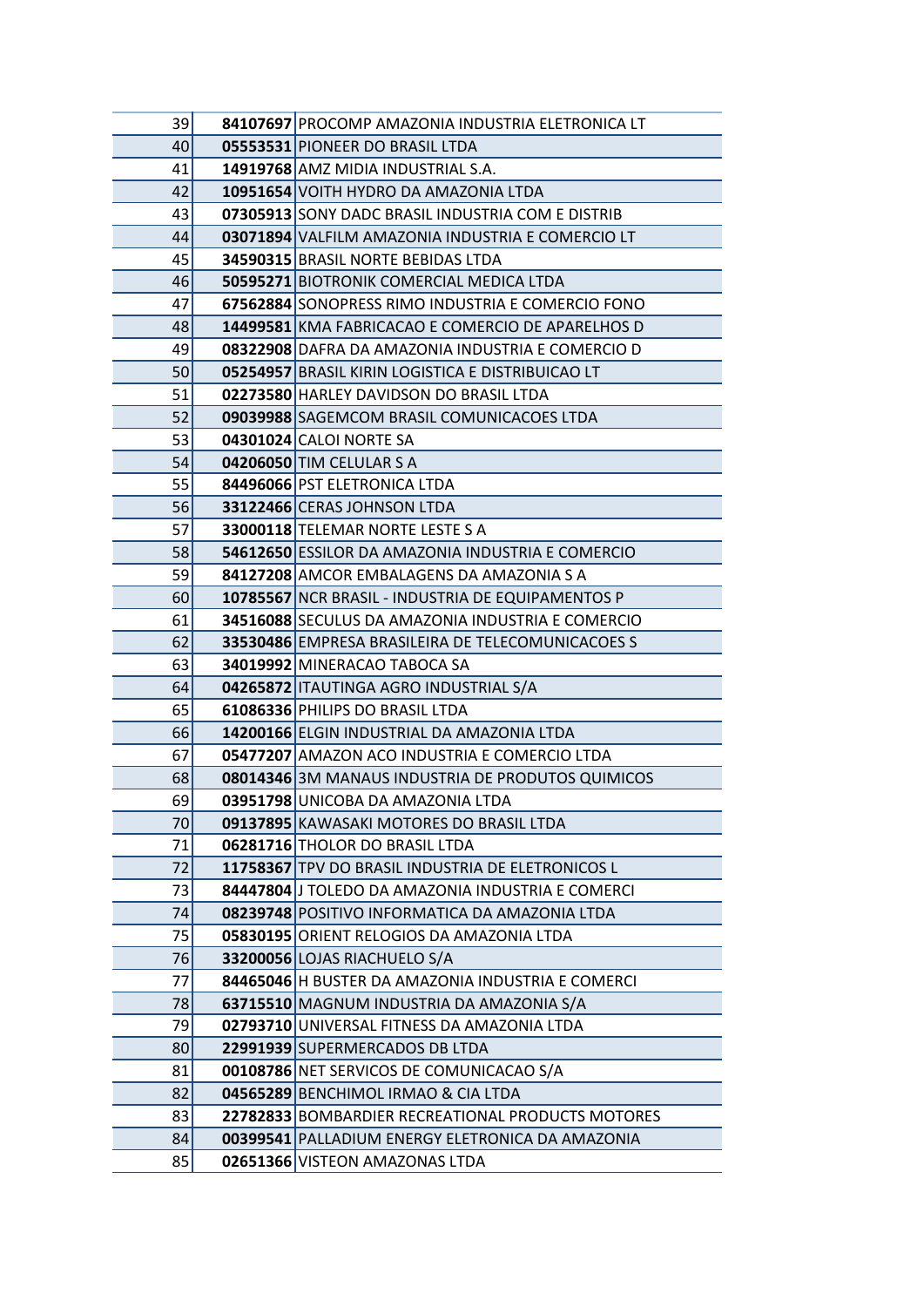| 86  | 33009911 SOUZA CRUZ S/A                           |
|-----|---------------------------------------------------|
| 87  | 01434800 MERCURY MARINE DO BRASIL INDUSTRIA E COM |
| 88  | 04113488 PLASTIPAK PACKAGING DA AMAZONIA LTDA     |
| 89  | 07448261 DIGIBOARD ELETRONICA DA AMAZONIA LTDA    |
| 90  | 07637620 SALCOMP INDUSTRIAL ELETRONICA DA AMAZONI |
| 91  | 22770366 TEC TOY S/A                              |
| 92  | 07303379 COMPANHIA ENERGETICA MANAUARA            |
| 93  | 08775944 NEOTEC INDUSTRIA E COMERCIO DE PNEUS LTD |
| 94  | 09271762 BRASFANTA INDUSTRIA E COMERCIO DA AMAZON |
| 95  | 34558841 SIEMENS ELETROELETRONICA LTDA            |
| 96  | 04034304 HDL DA AMAZONIA INDUSTRIA ELETRONICA LTD |
| 97  | 04854120 JABIL DO BRASIL INDUSTRIA ELETROELETRONI |
| 98  | 07469933 GERA AMAZONAS GERADORA DE ENERGIA DO AMA |
| 99  | 45242914 C&A MODAS LTDA                           |
| 100 | 05905069 BRASALPLA AMAZONIA INDUSTRIA DE EMBALAGE |
| 101 | 04164616 TNL PCS S A                              |
| 102 | 07390807 BREITENER TAMBAQUI S A                   |
| 103 | 63736714 DIXTAL BIOMEDICA INDUSTRIA E COMERCIO LT |
| 104 | 07387573 BREITENER JARAQUI S.A                    |
| 105 | 84098383 CHIBATAO - NAVEGACAO E COMERCIO LTDA     |
| 106 | 07386098 RIO AMAZONAS ENERGIA S/A                 |
| 107 | 07540217 WILD AMAZON FLAVORS CONCENTRADOS E CORAN |
| 108 | 08993104 CIBEA MANAUS CONCENTRADOS DA AMAZONIA LT |
| 109 | 03521296 SAT BRAS INDUSTRIA ELETRONICA DA AMAZONI |
| 110 | 60397874 FUJIFILM DO BRASIL LTDA                  |
| 111 | 61065199 OCRIM S A PRODUTOS ALIMENTICIOS          |
| 112 | 03519135 GREE ELECTRIC APPLIANCES DO BRASIL LTDA  |
| 113 | 45543915 CARREFOUR COM IND LTDA                   |
| 114 | 22798094 FLEX IMP EXPORT IND E COMER DE MAQUIN E  |
| 115 | 13699433 BRITANIA COMPONENTES ELETRONICOS LTDA    |
| 116 | 04180279 EVADIN IND AMAZONIA SA                   |
| 117 | 34597955 WHITE MARTINS GASES INDUSTRIAIS DO NORTE |
| 118 | 03942303 BUREAU COMERCIAL LIMITADA                |
| 119 | 07234453 TOYOLEX AUTOS LTDA                       |
| 120 | 40432544 CLARO S/A                                |
| 121 | 04664637 COPAG DA AMAZONIA S A                    |
| 122 | 03976141 BRUDDEN DA AMAZONIA LTDA                 |
| 123 | 06048486 STECK DA AMAZONIA INDUSTRIA ELETRICA LTD |
| 124 | 34484188 ELSYS EQUIPAMENTOS ELETRONICOS LTDA      |
| 125 | 01550802 PE DE GURI COMERCIO E REPRESENTACOES LTD |
| 126 | 34151100 SOTREQ S/A                               |
| 127 | 82901000 INTELBRAS S/A INDUSTRIA DE TELECOMUNICAC |
| 128 | 72820822 SKY BRASIL SERVICOS LTDA                 |
| 129 | 06536883 TRUE DATA PROJETORES NOTEBOOKS E INFORMA |
| 130 | 07293118 BRASITECH INDUSTRIA E COMERCIO DE APAREL |
| 131 | 06059403 A G VEICULOS LTDA                        |
| 132 | 02427026 ALIANCA NAVEGACAO E LOGISTICA LTDA       |
|     |                                                   |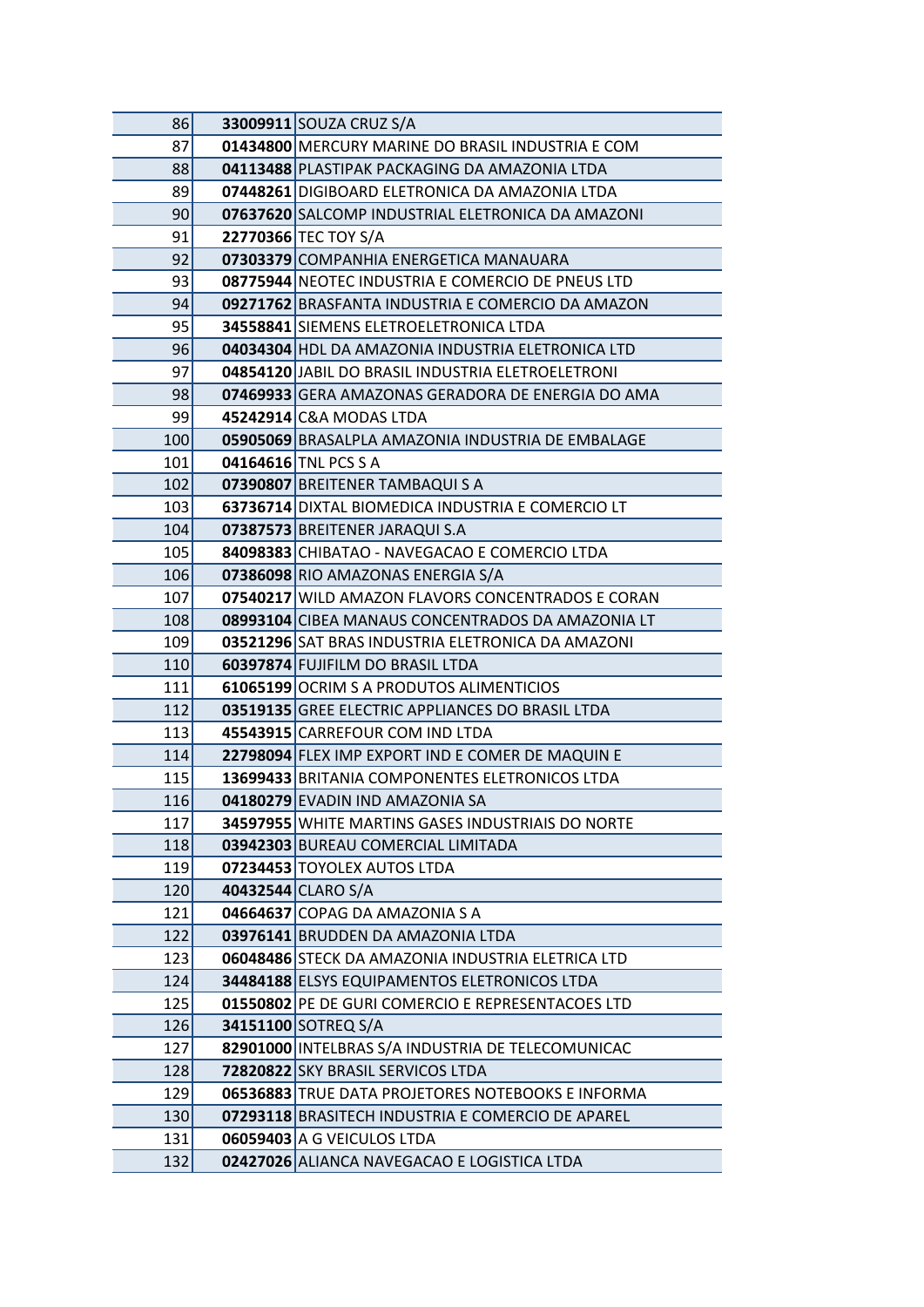| 133 <b>I</b> |                   | 13648047 PIONEER YORKEY DO BRASIL LTDA                              |
|--------------|-------------------|---------------------------------------------------------------------|
| 134          |                   | 61189288 MARISA LOJAS S.A.                                          |
| 135          |                   | 14808074 TRIUMPH-FABRICACAO DE MOTOCICLETAS DE MA                   |
| 136          |                   | 05402904 EMPRESA BRASILEIRA DE DISTRIBUICAO LTDA                    |
| 137          |                   | 42278291 LOG-IN - LOGISTICA INTERMODAL S/A                          |
| 138          |                   | 34525444 MICROSERVICE TECNOLOGIA DIGITAL DA AMAZO                   |
| 139          |                   | 08986284 FOXCONN MOEBG INDUSTRIA DE ELETRONICOS L                   |
| 140          |                   | 05073228 BERTOLINI CONSTRUCAO NAVAL DA AMAZONIA L                   |
| 141          |                   | 04429478 SB COMERCIO LTDA                                           |
| 142          |                   | 92754738 LOJAS RENNER S.A.                                          |
| 143          |                   | 07545138 CIALA DA AMAZONIA REFINADORA DE METAIS L                   |
| 144          |                   | 49383250 HISAMITSU FARMACEUTICA DO BRASIL LTDA                      |
| 145          |                   | 06177753 PROCOATING INDUSTRIAL DE LAMINADO DA AMA                   |
| 146          |                   | 07169868 FITAS FLAX DA AMAZONIA LIMITADA                            |
| 147          |                   | 03449490 CASA DA CARNE SOUZA LTDA - EPP                             |
| 148          |                   | 15828064 CANAA INDUSTRIA DE LATICINIOS LTDA                         |
| 149 l        |                   | 04491148 METALURGICA MAGALHAES COM E INDUSTRIA LT                   |
| 150          |                   | 34507467 VITALLI DISTRIBUIDORA DE EMBALAGENS LTDA                   |
| 151          |                   | 04926142 BRAMONT MONTADORA INDUSTRIAL E COMERCIAL                   |
| 152          |                   | 02810005 MG GOLD INDUSTRIA DA AMAZONIA LTDA                         |
| 153          |                   | 61064838 SAINT GOBAIN DO BRASIL PRODUTOS INDUSTRI                   |
| 154          |                   | 02458527 MAO DUPLA COMERCIO E REPRESENTACOES LTDA                   |
| 155          |                   | 02104848 NOVODISC MIDIA DIGITAL DA AMAZONIA LTDA                    |
| 156          | 56228356 CRBS S/A |                                                                     |
| 157          |                   | 01971223 REZENDE CAMINHOES COMERCIO E REPRESENTAC                   |
| 158          |                   | 08164050 INCA INDUSTRIA DE CONCENTRADOS DE BEBIDA                   |
| 159          |                   | 84529874 COPOBRAS DA AMAZONIA INDUSTRIAL DE EMBAL                   |
| 160          |                   | 07506399 MOTO TRAXX DA AMAZONIA LTDA                                |
| 161          |                   | 84521053 TAPAJOS COMERCIO DE MEDICAMENTOS LTDA                      |
| 162          |                   | 10794297 HIBRIDA INDUSTRIA DE MATERIAIS TERMOPLAS                   |
| 163          |                   | 04898857 JABIL INDUSTRIAL DO BRASIL LTDA                            |
| 164          |                   | 23026776 AVANPLAS POLIMEROS DA AMAZONIA LTDA                        |
| 165          |                   | 22792535 F G INDUSTRIA E COMERCIO DE REFEICOES LT                   |
| 166          |                   | 03426484 SALDANHA RODRIGUES LTDA                                    |
| 167          |                   | 01257995 GOIASMINAS INDUSTRIA DE LATICINIOS LTDA                    |
| 168          |                   | 07656227 A W FABER CASTELL AMAZONIA S A                             |
| 169          |                   | 04648595 RIPASA COMERCIO E REPRESENTACOES DE ALIM                   |
| 170<br>171   |                   | 12484782 NIKON DO BRASIL LTDA<br>04400685 DUMONT SAAB DO BRASIL S/A |
| 172          |                   | 88938329 KARIMEX COMPONENTES ELETRONICOS LTDA                       |
| 173          |                   | 04569809 AMERICA TAMPAS DA AMAZONIA S.A.                            |
| 174          |                   | 02896727 COMETAIS INDUSTRIA E COMERCIO DE METAIS                    |
| 175          |                   | 22999247 KODAK DA AMAZONIA INDUSTRIA E COMERCIO L                   |
| 176          |                   | 08211330 M AGOSTINI INDUSTRIA DE PLASTICO LTDA                      |
| 177          |                   | 06207421 REDE FLEX COMERCIO E SERVICO DE TELEFONI                   |
| 178          |                   | 04563722 HYSSA ABRAHIM & CIA LTDA                                   |
| 179          |                   | 84127091 MARISA CALCADOS LTDA                                       |
|              |                   |                                                                     |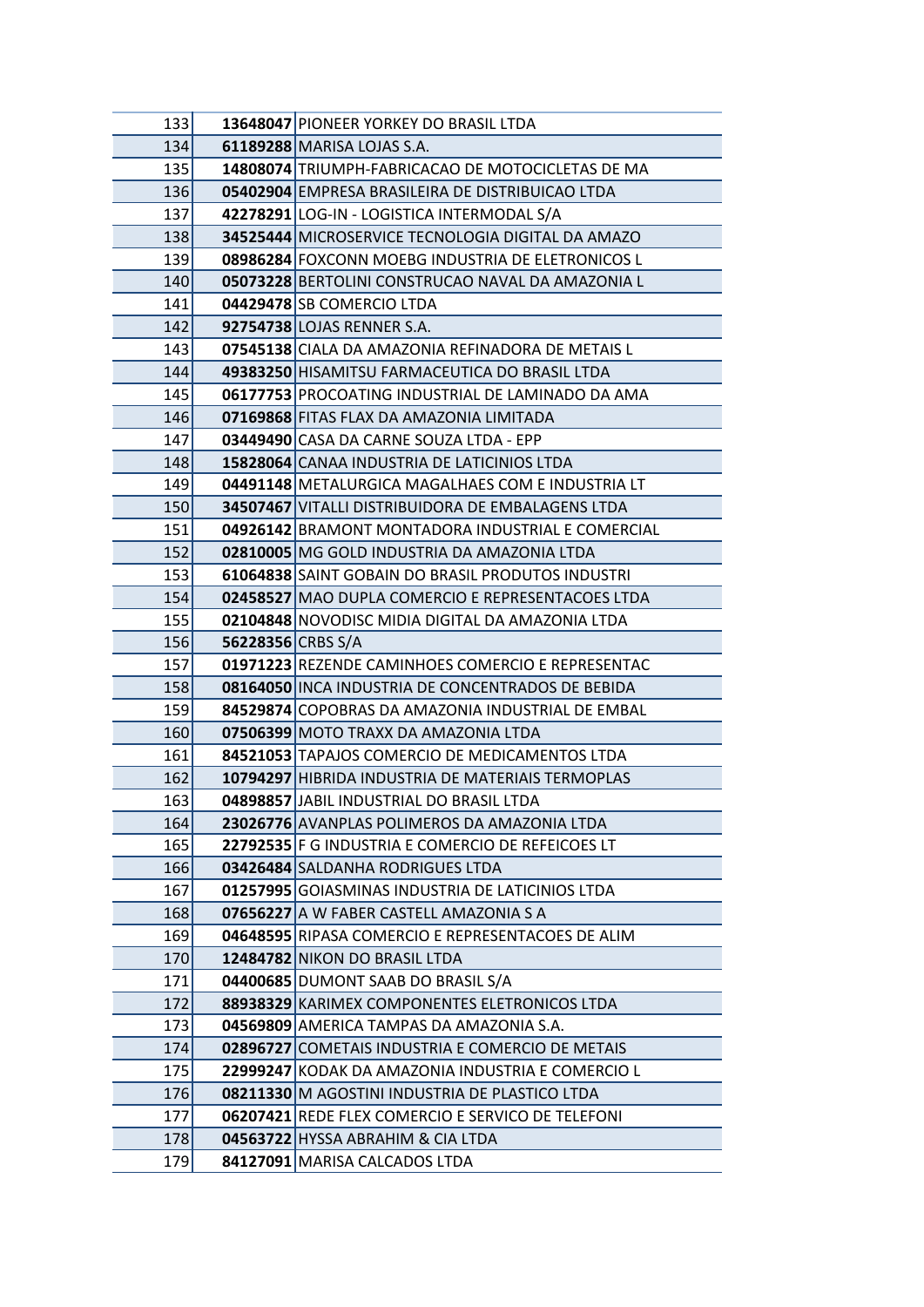| 180 | 03212878 SIMITRANS LTDA                           |
|-----|---------------------------------------------------|
| 181 | 05287606 CONCENTRE INDUSTRIA E COMERCIO LTDA      |
| 182 | 04420916 EMAM EMULSOES E TRANSPORTES LTDA         |
| 183 | 04527149 ENTEC COMERCIAL IMPORTADORA E EXPORTADOR |
| 184 | 03987364 ATEM S DISTRIBUIDORA DE PETROLEO S A     |
| 185 | 03884945 STOLLE MACHINERY DO BRASIL IND E COM DE  |
| 186 | 01120364 WG ELETRO S.A                            |
| 187 | 04952792 CARBOQUIMICA DA AMAZONIA LTDA            |
| 188 | 09056321 RZD DISTRIBUIDORA DE DERIVADOS DE PETROL |
| 189 | 10620724 TECNO AROMAS CONCENTRADOS DA AMAZONIA LT |
| 190 | 15815491 INDUSTRIA DE TRANSFORMADORES AMAZONAS LT |
| 191 | <b>63310411 TRES CORACOES ALIMENTOS S.A</b>       |
| 192 | 02458590 VIA EXPRESSA COMERCIO E REPRESENTACOES L |
| 193 | 84464346 FERMAZON FERRO E ACO DO AMAZONAS LTDA    |
| 194 | 13312305 GOLDPET INDUSTRIA E COMERCIO DE EMBALAGE |
| 195 | 04229761 VIDEOLAR S A                             |
| 196 | 04321519 PELMEX DA AMAZONIA LTDA                  |
| 197 | 04398525 ORSA INTERNATIONAL PAPER EMBALAGENS DA A |
| 198 | 04672291 COPLAST IND E COM DE RESIDUOS PLASTICOS  |
| 199 | 19900000 CERVEJARIAS KAISER BRASIL S/A            |
| 200 | 04597732 VISIONTEC DA AMAZONIA LTDA               |
| 201 | 17122802 GIGA INDUSTRIA E COMERCIO DE PRODUTOS DE |
| 202 | 84542901 IIMAK DA AMAZONIA FITAS PARA IMPRESSAO L |
| 203 | 02740266 MONTTANA VEICULOS LTDA                   |
| 204 | 08658519 RAVIBRAS EMBALAGENS DA AMAZONIA LTDA     |
| 205 | 17783547 WOOX INNOVATIONS INDUSTRIA ELETRONICA LT |
| 206 | 06207412 METALMA DA AMAZONIA S/A                  |
| 207 | 04398251 J CRUZ INDUSTRIA E COMERCIO LTDA         |
| 208 | 02337524 INFO STORE COMPUTADORES DA AMAZONIA LTDA |
| 209 | 84534254 TROPICO SISTEMAS E TELECOMUNICACOES DA A |
| 210 | 08555864 APAVEL APARECIDA VEICULO LTDA            |
| 211 | 03978280 F B A COMERCIO E REPRESENTACAO LTDA      |
| 212 | 00892361 ALENT BRASIL SOLDAS LTDA                 |
| 213 | 08150709 POLYAROMAS PREPARADOS E EXTRATOS LTDA    |
| 214 | 12493492 UEI BRASIL CONTROLES REMOTOS LTDA        |
| 215 | 02402867 AMAZON REFRIGERANTES LTDA                |
| 216 | 05662126 TORK SUL COMERCIO DE PECAS E MAQUINAS LT |
| 217 | 00704722 CR ZONGSHEN FABRICADORA DE VEICULOS S.A. |
| 218 | 05491507 G F DOS SANTOS COMERCIAL                 |
| 219 | 07784006 PATEO COMERCIO DE VEICULOS LTDA          |
| 220 | 04961504 ACTUAL CARGO LTDA                        |
| 221 | 04265872 ITAUTINGA AGRO INDUSTRIAL S A            |
| 222 | 07199805 GRANDE MOINHO CEARENSE S A               |
| 223 | 23027675 METALURGICA MARLIN S A IND COM IMPORT E  |
| 224 | 04356697 INDUSTRIA DE CAFE MANAUS LTDA            |
| 225 | 04501136 L J GUERRA E CIA LTDA                    |
| 226 | 06216138 SWEETMIX AROMATIZANTES DA AMAZONIA LTDA  |
|     |                                                   |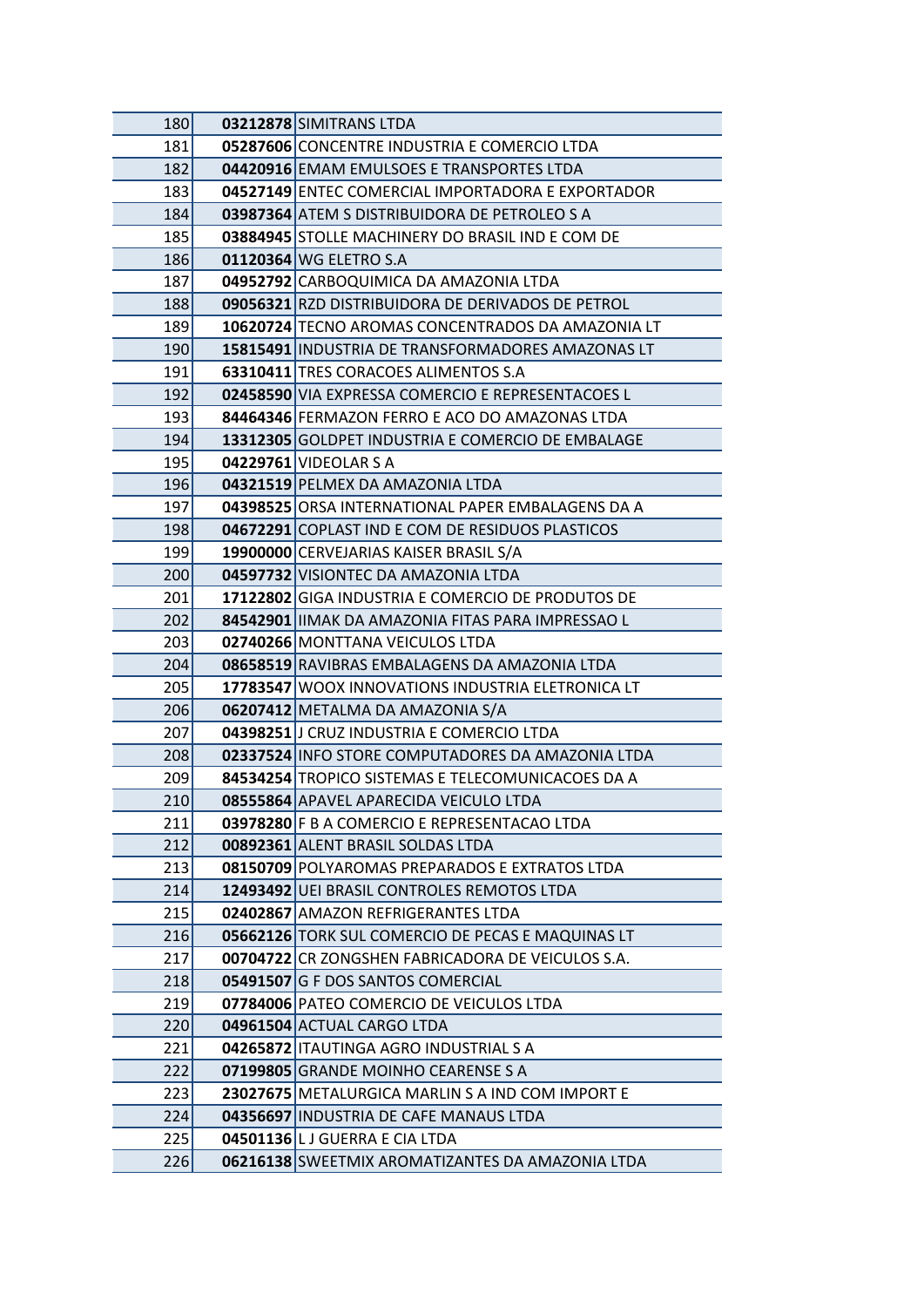| 227        | 00512663 VIA MARCONI VEICULOS LTDA                                                                     |
|------------|--------------------------------------------------------------------------------------------------------|
| 228        | 10183465 J L CHAAR SIMAO                                                                               |
| 229        | 43214055 MARTINS COMERCIO E SERVICOS DE DISTRIBUI                                                      |
| 230        | 17428731 PROSEGUR BRASIL S/A - TRANSPORTADORA DE                                                       |
| 231        | 03341024 MIR IMPORTACAO E EXPORTACAO LTDA                                                              |
| 232        | 34591123 MURATA WORLD COMERCIAL LTDA                                                                   |
| 233        | 84461623 J B N MARQUES                                                                                 |
| 234        | 84113349 FAM DA AMAZONIA INDUSTRIA E COMERCIO DE                                                       |
| 235        | 60409075 NESTLE BRASIL LTDA                                                                            |
| 236        | 23031289 OZIEL MUSTAFA DOS SANTOS & CIA LIMITADA                                                       |
| 237        | 08862530 SILVER INDUSTRIA E COM DE ACESS PARA CON                                                      |
| 238        | 01341776 MERCOSUL LINE NAVEGACAO E LOGISTICA LTDA                                                      |
| 239        | 04217486 A G R PRODUTOS FOTOGRAFICOS LTDA                                                              |
| 240        | 63411623 MARDISA VEICULOS LTDA                                                                         |
| 241        | 01824852 AGROAM AGRICOLA AMAZONAS COMERCIAL LTDA                                                       |
| 242        | 84111343 HTA-INDUSTRIA E COMERCIO LTDA                                                                 |
| 243        | 10625640 ELO ELETRONICA AMAZONIA LTDA                                                                  |
| 244        | 04387155 TOP INTERNACIONAL LTDA                                                                        |
| 245        | 02283886 AGGREKO ENERGIA LOCACAO DE GERADORES LTD                                                      |
| 246        | 06347409 SBF COMERCIO DE PRODUTOS ESPORTIVOS LTDA                                                      |
| 247        | 05156224 COELMATIC LTDA                                                                                |
| 248        | 06149282 ADITEX INDUSTRIA E COMERCIO DE ADITIVOS                                                       |
| 249        | 04190350 AMAZON MILK INDUSTRIA E COMERCIO LTDA                                                         |
| 250        | 07489753 GENIS EQUIPAMENTOS DE GINASTICA LTDA                                                          |
| 251        | 05447263 MOTONORTE MOTORES E MAQUINAS DO NORTE LT                                                      |
| 252        | 14593521 ENTEC - MAQUINAS E EQUIPAMENTOS LTDA                                                          |
| 253        | 04214086 INSTRUMENTAL TECNICO LTDA                                                                     |
| 254        | 02106579 MAQUIPEL COMECIO DE MAQUINAS E PECAS LTD                                                      |
| 255        | 07358761 GERDAU ACOS LONGOS S.A.                                                                       |
| 256        | 07703111 HARMAN DA AMAZONIA INDUSTRIA ELETRONICA                                                       |
| 257        | 09084119 TRONY INDUSTRIA E COMERCIO DE PRODUTOS E                                                      |
| 258        | 47427653 MAKRO ATACADISTA SOCIEDADE ANONIMA                                                            |
| 259        | 04562559 COMPANHIA DE NAVEGACAO DA AMAZONIA CNA                                                        |
| 260        | 03966062 SUPERMAC MAQUINAS E CAMINHOES DA AMAZONI<br>04706606 LANAPLAST INDUSTRIA E COMERCIO DE PRODUT |
| 261<br>262 | 04618302 MELO DISTRIBUIDORA DE PECAS LTDA                                                              |
| 263        | 04240370 MERCANTIL NOVA ERA LTDA                                                                       |
| 264        | 06990011 REAL BEBIDAS DA AMAZONIA LTDA                                                                 |
| 265        | 10676472 SERRA COMERCIO DE ALIMENTOS LTDA                                                              |
| 266        | 23004930 IMPORTADORA E REPRESENTACAO DE PECAS ALF                                                      |
| 267        | 03558055 INTERMODAL BRASIL LOGISTICA LTDA                                                              |
| 268        | 13378577 ORBINOVA IND COM IMP E EXP DE COMP E EQU                                                      |
| 269        | 09527446 DR CONCENTRADOS DE ALIMENTOS DA AMAZONIA                                                      |
| 270        | 06126291 AAA REIS IMPORT COMERCIO DE EQUIPAMENTOS                                                      |
| 271        | 05424338 J A F DE LIMA                                                                                 |
| 272        | 14193882 COMERCIAL LOPES ARAUJO LTDA                                                                   |
| 273        | 15680333 B J SERVICES DO BRASIL LTDA                                                                   |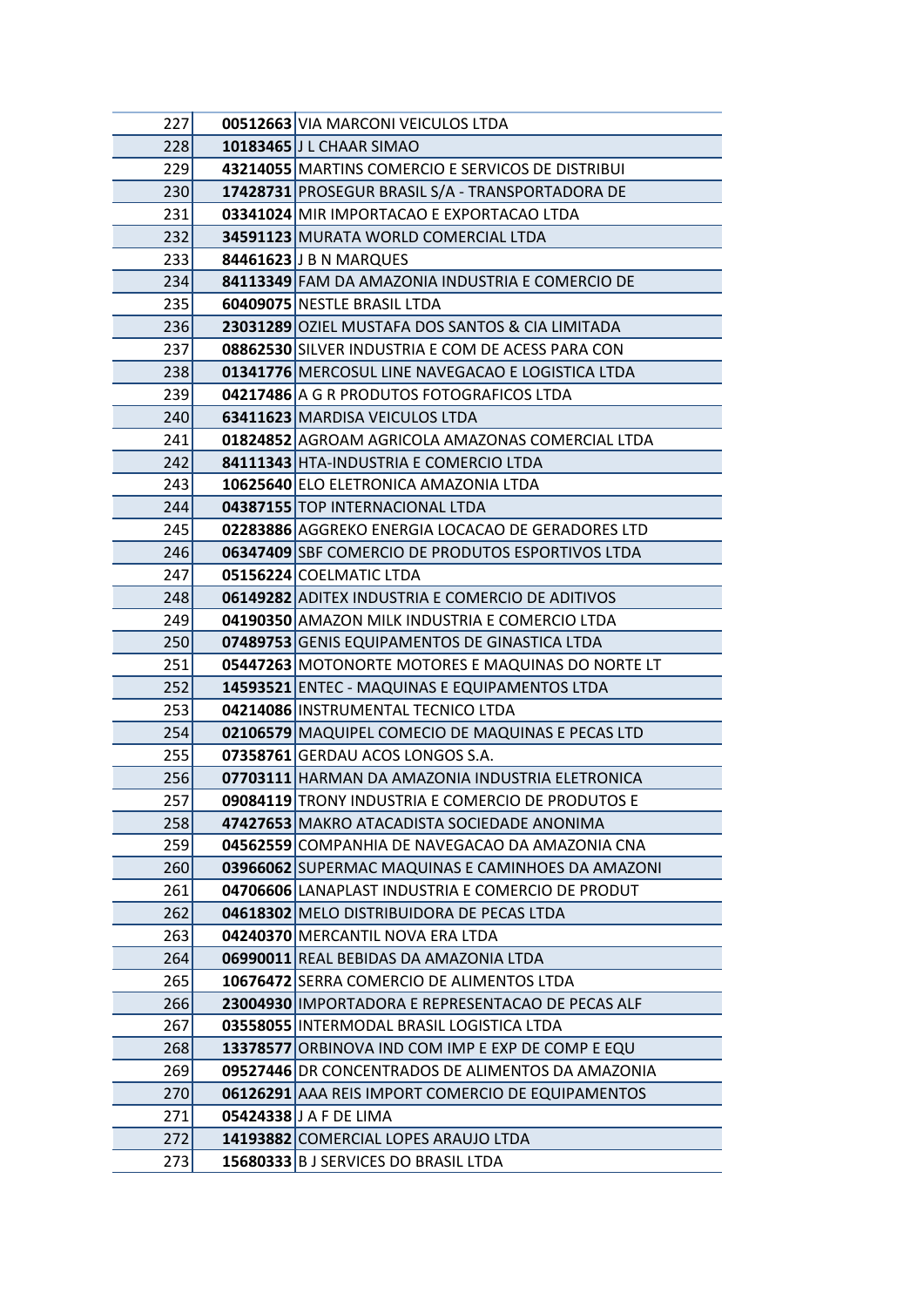| <b>274</b> | 12058518 M I A DA SILVA COMERCIO                  |
|------------|---------------------------------------------------|
| 275        | 34599837 ESPLANADA INDUSTRIA E COM DE COLCHOES LT |
| 276        | 33284522 HITACHI AR CONDICIONADO DO BRASIL LTDA   |
| 277        | 59128553 STRATURA ASFALTOS S A                    |
| 278        | 02887535 B A ELETRICA LTDA                        |
| 279        | 04616801 NAVEGACAO CUNHA LTDA                     |
| 280        | 63639421 TAPAJOS TECIDOS LTDA                     |
| 281        | 08979043 ARMOR BRASIL INDUSTRIA E COMERCIO DE FIT |
| 282        | 84659986 R M COMERCIO E IMPORTACAO DE VESTUARIO   |
| 283        | 23007560 REFLECT INDUSTRIA E COMERCIO LTDA        |
| 284        | 54259411 NORITSU DO BRASIL LTDA                   |
| 285        | 07575651 VRG LINHAS AEREAS S/A                    |
| 286        | 06030520 RIOLIMPO INDUSTRIA E COMERCIO DE RESIDUO |
| 287        | 14220230 RYMO IMAGEM E PRODUTOS GRAFICOS DA AMAZO |
| 288        | 04561957 IMPORTADORA TV LAR LTDA                  |
| 289        | 08475478 CONCENTRADOS PARANA LTDA                 |
| 290        | 01466897 CENTRO DO ALUMINIO LTDA                  |
| 291        | 04563672 SOCIEDADE FOGAS LIMITADA                 |
| 292        | 03935003 INTELCAV CARTOES LTDA                    |
| 293        | 03416137 JET TECH COMERCIO IMPORTACAO E EXPORTACA |
| 294        | 05917351 HOROS QUIMICA DA AMAZONIA LTDA           |
| 295        | 63674543 GK&B INDUSTRIA DE COMPONENTES DA AMAZONI |
| 296        | 95591723 TNT MERCURIO CARGAS E ENCOMENDAS EXPRESS |
| 297        | 84512037 BDS CONFECCOES LTDA                      |
| 298        | 06710613 RUFINO COMERCIO DE ALIMENTOS LTDA        |
| 299        | 04330304 SC TRANSPORTES LTDA                      |
| 300        | 06287830 ARAFORROS INDUSTRIA E COMERCIO DE PLASTI |
| 301        | 10948651 SPRINGER CARRIER LTDA                    |
| 302        | 02664005 PREMIERE COMERCIO E IMPORTACAO LTDA      |
| 303        | 04266078 G VIANA SILVA                            |
| 304        | 42591651 ARCOS DOURADOS COMERCIO DE ALIMENTOS LTD |
| 305        | 05213262 NIPPON SEIKI DO BRASIL LTDA              |
| 306        | 84534924 PLASTAPE INDUSTRIA DE FITAS E PLASTICOS  |
| 307        | 04534459 INDUSTRIAS ESPLANADA LTDA                |
| 308        | 04547098 I SHENG BRASIL INDUSTRIA E COMERCIO DE C |
| 309        | 04602942 INDUSTRIAS REUNIDAS VITORIA REGIA LTDA   |
| 310        | 04612149 CITIZEN WATCH DO BRASIL S A              |
| 311        | 24355547 RIVOLI VEICULOS LTDA                     |
| 312        | 00013314 CIMENTO VENCEMOS DO AMAZONAS LTDA        |
| 313        | 34579060 BROTHER'S INDUSTRIA DE ALIMENTOS LTDA    |
| 314        | 01682761 CRIAR SOLUCOES PRODUTOS E SERVICOS DE IN |
| 315        | 04930553 NIDALA DA AMAZONIA LTDA                  |
| 316        | 23022114 KONICA MINOLTA BUSINESS SOLUTIONS DO BRA |
| 317        | 04653459 QUIMICA CREDIE LTDA                      |
| 318        | 05518915 ALEMA RESTAURANTES LTDA                  |
| 319        | 28053619 CHOCOLATES GAROTO S/A.                   |
| 320        | 09631624 J R RODRIGUES VARIEDADES LTDA            |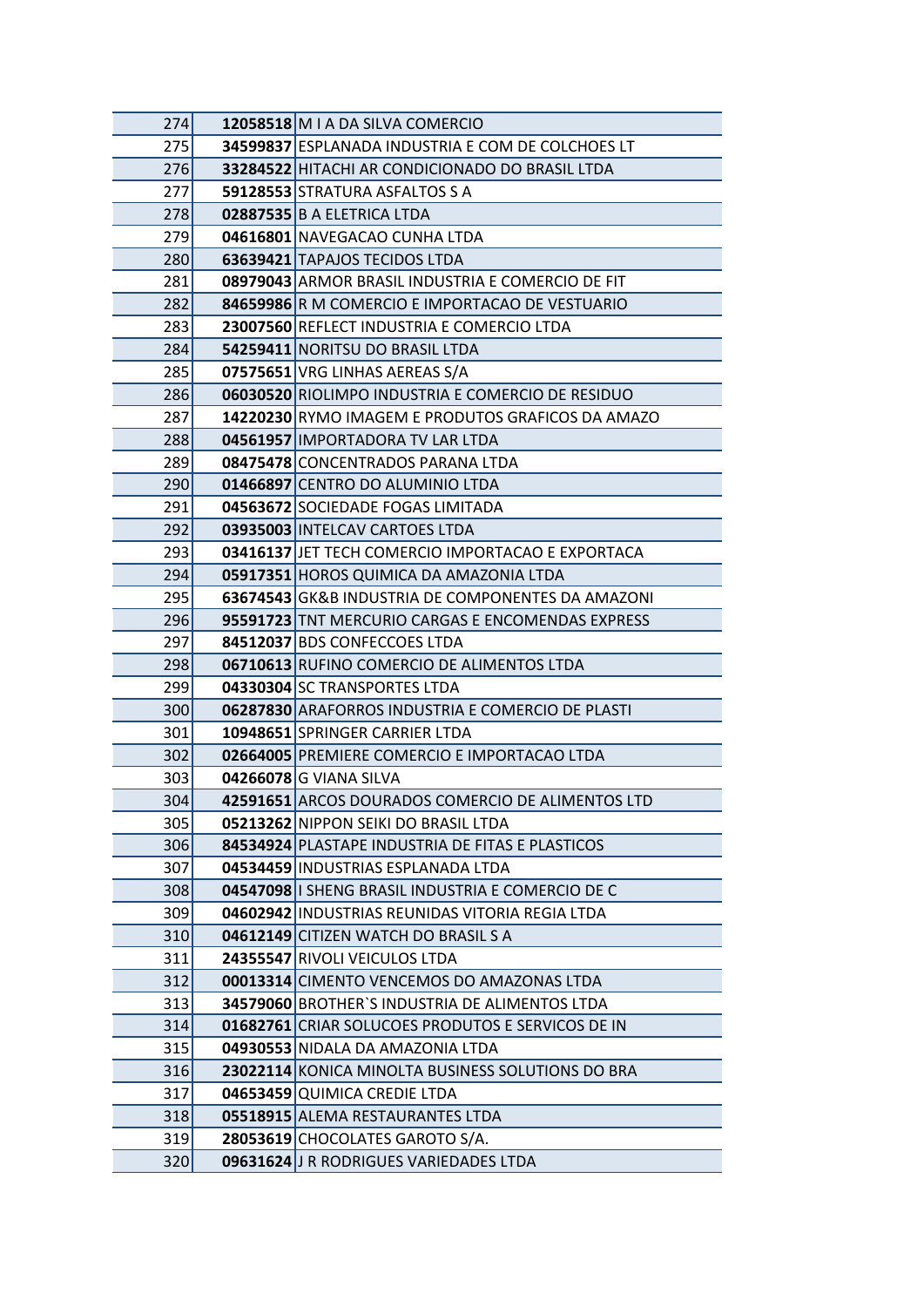| 321 | 01838723 BRF.S.A. |                                                   |
|-----|-------------------|---------------------------------------------------|
| 322 |                   | 84657907 DENSO INDUSTRIAL DA AMAZONIA LTDA        |
| 323 |                   | 04361309 S SOBRAL & CIA LTDA                      |
| 324 |                   | 84498070 BERTOLINI DA AMAZONIA INDUSTRIA E COMERC |
| 325 |                   | 63684781 PEDROSA DISTRIBUIDORA LTDA               |
| 326 |                   | 03971008 MEGA SPORT LTDA                          |
| 327 |                   | 11626088 EMBALATEC INDUSTRIA E COMERCIO DE EMBALA |
| 328 |                   | 47100110 VIA VENETO ROUPAS LTDA                   |
| 329 |                   | 03497916 LABELPRESS INDUSTRIA E COMERCIO DA AMAZO |
| 330 |                   | 05236056 TUBOACOS DA AMAZONIA LTDA                |
| 331 |                   | 04169215 PETROLEO SABBA S A                       |
| 332 |                   | 05299785 TRANSBY SHOP COMERCIO DE CONFECCOES LTDA |
| 333 |                   | 02699552 COLORTECH DA AMAZONIA LTDA               |
| 334 |                   | 06369209 S Q DE HOLANDA CONFECCOES                |
| 335 |                   | 03485775 COMPANHIA MULLER DE BEBIDAS              |
| 336 |                   | 04818357 AGROPAM AGRICULTURA E PECUARIA AMAZONAS  |
| 337 |                   | 15814072 C BORGES DO NASCIMENTO                   |
| 338 |                   | 02182167 G H MACARIO BENTO                        |
| 339 |                   | 11340390 ECOFIBRA INDUSTRIA E COMERCIO DE COMPOSI |
| 340 |                   | 08178370 GIGA INDUSTRIA E COMERCIO DE PRODUTOS ME |
| 341 |                   | 07430901 AMAZON TAPE INDUSTRIA E COMERCIO DE FITA |
| 342 |                   | 06151921 COIMBRA IMPORTACAO E EXPORTACAO          |
| 343 |                   | 12901599 CHALLENGER DA AMAZONIA INDUSTRIA DE PECA |
| 344 |                   | 84156249 LINAVE LUIZ IVAN NAVEGACAO LTDA          |
| 345 |                   | 08422443 AMG MAQUINAS E EQUIPAMENTOS DE TERRAPLEN |
| 346 |                   | 04398459 EMPRESA INDUSTRIAL DE JUTA S/A           |
| 347 |                   | 02070626 REFEICOES PURAS RID LIMITADA             |
| 348 |                   | 04807608 NITRIFLEX DA AMAZONIA INDUSTRIA E COMERC |
| 349 |                   | 56681513 P K K CALCADOS LTDA                      |
| 350 |                   | 62258884 INTERCEMENT BRASIL S.A                   |
| 351 |                   | 05370795 GBR COMPONENTES DA AMAZONIA LTDA         |
| 352 |                   | 03176032 QUICK LOGISTICA LTDA                     |
| 353 |                   | 04824710 CONSTRUTORA LAJES LTDA                   |
| 354 |                   | 08211271 MASTERCOIN DA AMAZONIA IND E COM DE ELET |
| 355 |                   | 04571587 ALEGRA INDUSTRIA E COMERCIO LTDA         |
| 356 |                   | 03387691 U G INDUSTRIA DE COLCHOES DA AMAZONIA LT |
| 357 |                   | 05866280 FRIGORIFICO RIOMAR LTDA                  |
| 358 |                   | 10362841 T P INDUSTRIA DE ACO LTDA                |
| 359 |                   | 10204892 GLORY GLOBAL SOLUTIONS (BRASIL) MAQUINAS |
| 360 |                   | 04395968 PRINCE BIKE NORTE LTDA                   |
| 361 |                   | 08428626 BERTLING LOGISTICS BRASIL LTDA           |
| 362 |                   | 01548960 MAPA DA AMAZONIA INDUSTRIA E COMERCIO SA |
| 363 |                   | 01481603 BEIRA ALTA INDUSTRIAL LTDA               |
| 364 |                   | 03965580 ASTRO TOYS COMERCIAL DE BRINQUEDOS LTDA  |
| 365 |                   | 07858696 GOLD BRASIL LOGISTICA LTDA               |
| 366 |                   | 05786857 FRIOLINS INDUSTRIA E COMERCIO DE PESCADO |
| 367 |                   | 01183306 M.F AMAZONIA LTDA                        |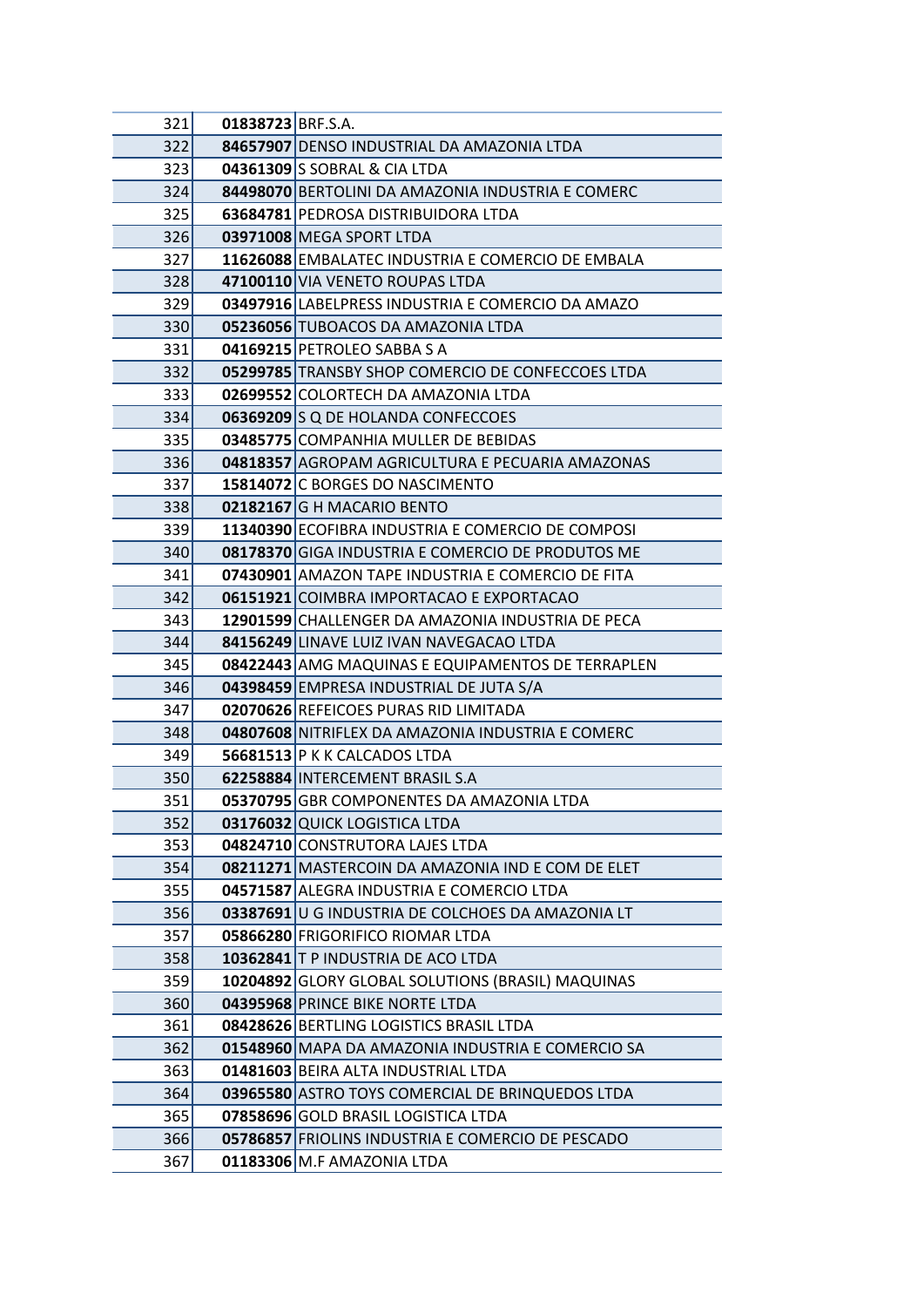| 368 | 22997860 BRAVVATECH INDUSTRIA E COMERCIO DE COMPO        |
|-----|----------------------------------------------------------|
| 369 | 75315333 ATACADAO DISTRIBUICAO COMERCIO E INDUSTR        |
| 370 | 00947027 TRANSCOL TRANSPORTES LTDA                       |
| 371 | 05492907 MIKITOS IND E COMERCIO DE GENEROS ALIMEN        |
| 372 | 09072181 CAPIME DO BRASIL INDUSTRIA COMERCIO E SE        |
| 373 | <b>10181071   M H DOS SANTOS BESSA</b>                   |
| 374 | 09365007 OX DA AMAZONIA INDUSTRIA DE BICICLETAS L        |
| 375 | 59335976 PRIMESYS SOLUCOES EMPRESARIAIS S A              |
| 376 | 04628426 TECHNOS DA AMAZONIA INDUSTRIA E COMERCIO        |
| 377 | 03128908 INDUSTRIA E COMERCIO DE FERRO REBELO LTD        |
| 378 | 04746172 SABORES VEGETAIS DO BRASIL LTDA                 |
| 379 | 11339235 KOSTAL DA AMAZONIA INDUSTRIA E COMERCIO         |
| 380 | 84526284 AMAZONIA INDUSTRIA E COMERCIO DE POLPAS         |
| 381 | 02518679 SHIZEN VEICULOS LTDA                            |
| 382 | 84117159 COMERCIAL RISADINHA LTDA                        |
| 383 | 09565801 JR COMERCIO DE ARTEFATOS METALICOS LTDA         |
| 384 | 04724476 ADRIANA DISTRIBUIDORA DE PRODUTOS ALIMEN        |
| 385 | 00814488 NORTEFERRO INDUSTRIA E COMERCIO DE FERRO        |
| 386 | 04577500 ARECIO COMERCIAL LTDA. - EPP                    |
| 387 | 06521922 TDM COMERCIO DE CONFECCOES LTDA EPP             |
| 388 | 84450212 COMERCIO DE MIUDEZAS BANDEIRA LTDA              |
| 389 | <b>10217369</b> BRAGA IMPORTADORA DE BARCOS E MOTORES LT |
| 390 | 15809486 F H DE OLIVEIRA PEIXOTO - EIRELI                |
| 391 | 01103867 CONESUL DISTRIBUIDORA LTDA                      |
| 392 | 84520493 IMAGEM COMERCIO IMPORTACAO E EXPORTACAO         |
| 393 | 63737852 AMMAC INDUSTRIA E COMERCIO DE ALIMENTOS         |
| 394 | 04310086 BK ENERGIA ITACOATIARA LTDA                     |
| 395 | 04381620 IMPORTADORA EXPORTADORA E INDUSTRIA JIMM        |
| 396 | 04408929 IRANDUBA FRIGORIFICO DE PESCADOS LTDA           |
| 397 | 63630388 CHRONOS INDUSTRIA E COMERCIO LTDA               |
| 398 | 31356611 RANAM INDL E COML DE IMPLEMENTOS DE TRAN        |
| 399 | 10690528 SANTA TEREZINHA INDUSTRIA DE ISOLADORES         |
| 400 | 09475374 TOYAMA DA AMAZONIA MAQUINAS LTDA                |
| 401 | 15530875 CANON INDUSTRIA DE MANAUS LTDA                  |
| 402 | 84492198 MURANO VEICULOS LTDA                            |
| 403 | 04356309 ANTONIO RODRIGUES & CIA LTDA                    |
| 404 | 07847552 HVR CONCENTRADOS DA AMAZONIA LTDA               |
| 405 | 04358670 AMAZONAS TRADING LTDA                           |
| 406 | 10638915 ALVES E AMORIM COMERCIO DE VEICULOS LTDA        |
| 407 | 04435246 BR ELETRON AMAZONIA COMERCIO DE ELETRONI        |
| 408 | 10290981 SIX LABEL INDUSTRIA GRAFICA DA AMAZONIA         |
| 409 | 04411765 DODO VEICULOS LTDA                              |
| 410 | 88301155 MOINHOS CRUZEIRO DO SUL SA                      |
| 411 | 36176600 WARTSILA BRASIL LTDA                            |
| 412 | 08385747 VNI INDUSTRIA E COMERCIO DE EMBARCACOES         |
| 413 | 07382118 A. P. A. COMERCIO DE MOVEIS LTDA                |
| 414 | 04497756 A ALVES DE SOUSA                                |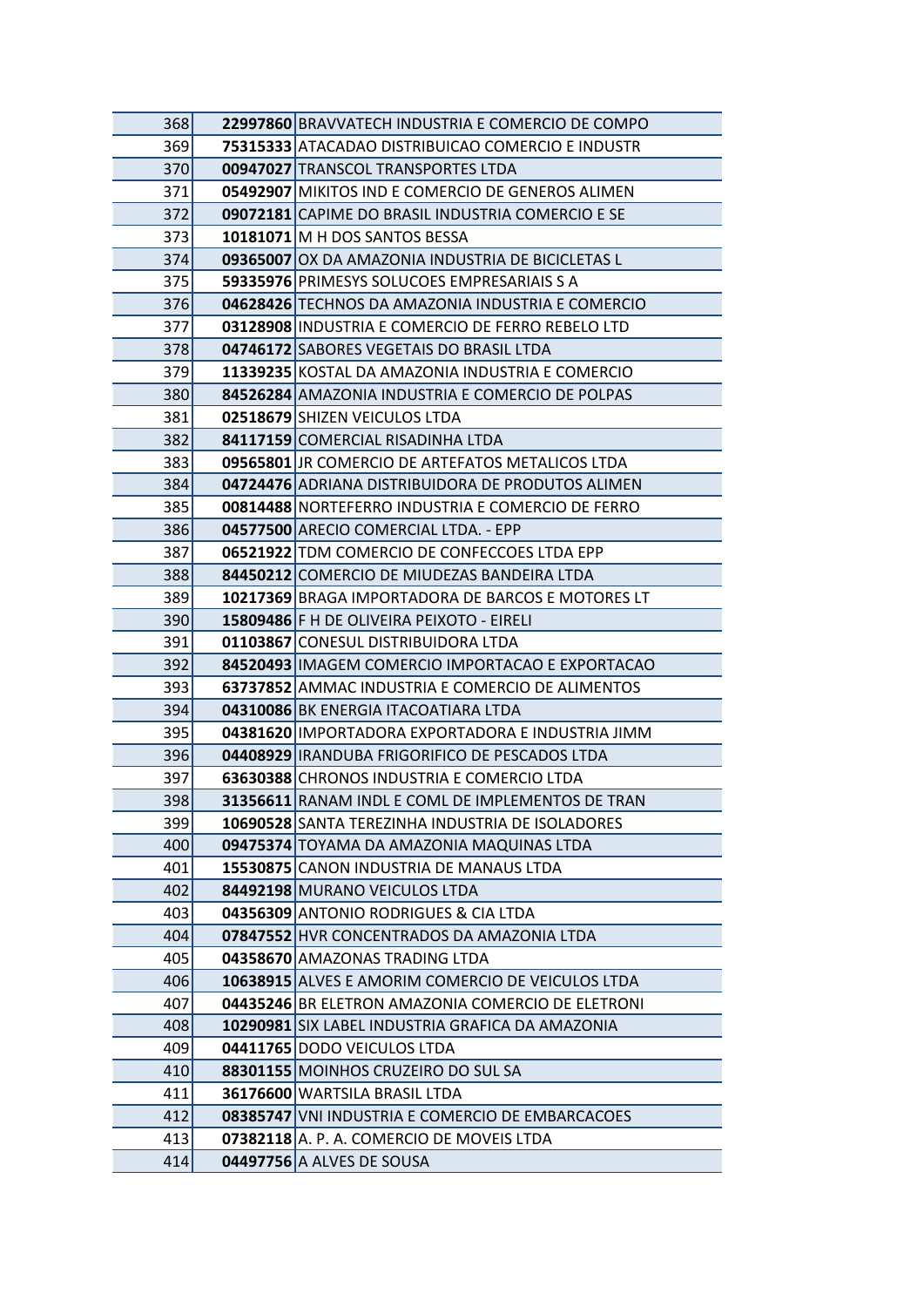| 415        | 14637546 SFPK POLIMEROS PLASTICOS DA AMAZONIA LTD                                   |
|------------|-------------------------------------------------------------------------------------|
| 416        | 04486759 PANIFICADORA CONDE LTDA                                                    |
| 417        | 04562591 A R RODRIGUEZ & CIA LTDA                                                   |
| 418        | 11724055 RHEMA FILMS INDUSTRIA E COMERCIO DE PELI                                   |
| 419        | 07274992 MG COMERCIO DE CONFECCOES LTDA - EPP                                       |
| 420        | 04634502 GENRENT DO BRASIL LTDA                                                     |
| 421        | 13377816 RIOS E RIOS DISTRIBUIDORA DE CONFECCOES                                    |
| 422        | 09132659 EMBRATEL TVSAT TELECOMUNICACOES LTDA                                       |
| 423        | 63682868 SANJAY IMPORTACAO E EXPORTACAO LTDA                                        |
| 424        | 33014556 LOJAS AMERICANAS S/A                                                       |
| 425        | 05460431 MAQMOTO MAQUINAS E MOTORES LTDA                                            |
| 426        | 05646631 FRUTAL INDUSTRIA E COMERCIO LTDA                                           |
| 427        | 84089358 S V INSTALACOES LTDA                                                       |
| 428        | 15383358 MATPRIM SOLUTIONS, FABRICACAO DE REFRESC                                   |
| 429        | 04503660 TRANSPORTES BERTOLINI LTDA                                                 |
| 430        | 33388943 H STERN COMERCIO E INDUSTRIA S A                                           |
| 431        | 03838437 COMERCIO E TRANSPORTES HERNANDES LTDA                                      |
| 432        | 04326294 TERMOTECNICA DA AMAZONIA LTDA                                              |
| 433        | 01259730 TRANSDOURADA TRANSPORTES LTDA                                              |
| 434        | 02513112 PROCABLE ENERGIA E TELECOMUNICACOES S A                                    |
| 435        | 05458096 SWEDISH MATCH DA AMAZONIA S.A                                              |
| 436        | 04223244 FABRICA RAINHA ISABEL LTDA                                                 |
| 437        | 07206816 M DIAS BRANCO S.A. INDUSTRIA E COMERCIO                                    |
| 438        | 00634562 ICTEC INDUSTRIA COMERCIO E REPRESENTACOE                                   |
| 439        | 04613444 IPES IND PRODUTOS EQUIPAMENTOS DE SOLDA                                    |
| 440        | 34486076 NAVEGACAO NOBREGA LTDA                                                     |
| 441        | 08645240 SMARTRAC TECNOLOGIA INDUSTRIA E COMERCIO                                   |
| 442        | 03447983 SUPPORTE ARMAZENAGEM VENDAS E LOGISTICA                                    |
| 443        | 04431847 CECIL CONCORDE COMERCIO INDUSTRIA IMPORT                                   |
| 444        | 10172378 SOBRAL INVICTA DA AMAZONIA INDUSTRIA DE                                    |
| 445        | 02952485 ZARA BRASIL LTDA                                                           |
| 446        | 01756688 MARFEL INDUSTRIA E COMERCIO DE PLASTICOS                                   |
| 447        | 84488170 PINHEIRO & RODRIGUES LTDA                                                  |
| 448        | 04755065 IMPRESSORA AMAZONENSE LTDA                                                 |
| 449        | 80462138 LOGHAUS COMERCIO DE ARTIGOS DO VESTUARIO                                   |
| 450        | 03571805 FLEX INDUSTRIA DE FIOS E CABOS ELETRICOS                                   |
| 451        | 07993007 GTK INDUSTRIA E COMERCIO DE PRODUTOS ELE                                   |
| 452        | 63634596 CARBOMAN GAS CARBONICO DE MANAUS LTDA                                      |
| 453<br>454 | 07989847 JJJ COMERCIO DE BORRACHA LTDA<br>04559005 TAINAN INDUSTRIA E COMERCIO LTDA |
| 455        | 01747038 H & R TRANSPORTES LTDA                                                     |
| 456        | 10812952 JAV DA AMAZONIA COMERCIAL DE ELETRONICOS                                   |
| 457        | 02398930 F C L COMERCIAL LTDA                                                       |
| 458        | 42274696 ADIDAS DO BRASIL LTDA                                                      |
| 459        | 00682978 TRADICION COMERCIO IMPORTACAO E EXPORTAC                                   |
| 460        | 09501951 PT INDUSTRIA DE EMBALAGENS PLASTICAS LTD                                   |
| 461        | 04334412 BRAZIL KHON KAEN TRADING LTDA                                              |
|            |                                                                                     |